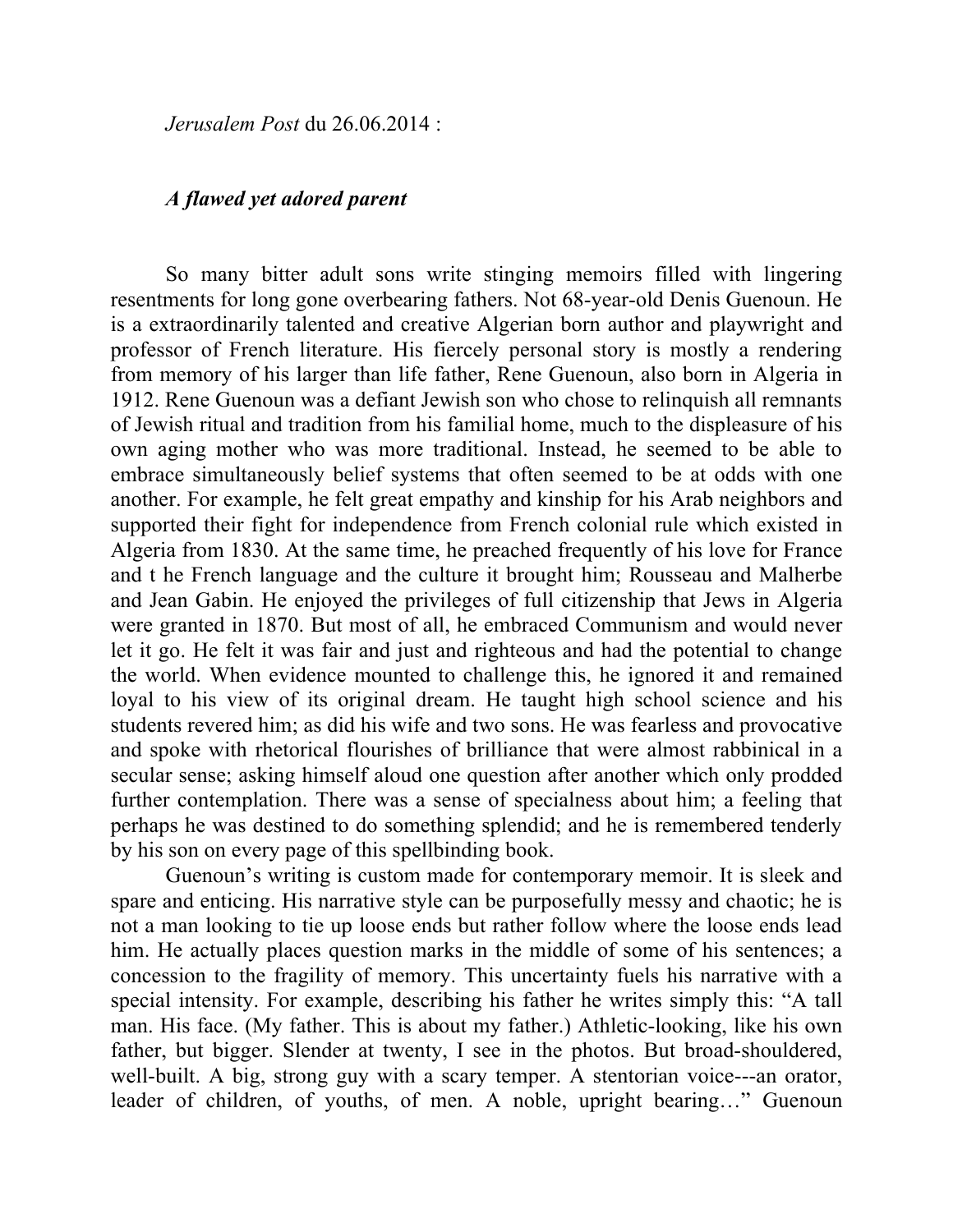continues describing his father by explaining his father's affinity for the Arabs. He writes that his father liked "their dignity, smile, lang uage, the percussive sounds of their words in their mouths---pieces of the South. Their bodies—chiseled heads and features, the crease alongside the nose. Their smooth, syncopated elegance, a life that dances…" There is a musical rhythm to Guenoun's writing; a jazzy beat that feels like improvisation. Guenoun understands that when we remember anyone, even those we love dearly, we are only catching glimpses, snapshots; perhaps a short riff. Coherence and consistency are elusive ideals; Guenoun knows he can't really know who his father was; only perhaps who his father was to him.

Guenoun always worried that perhaps he and his brother and mother were not enough for their father; that perhaps they held him back somehow from some other grander fate. We can feel that young Denis Guenoun wanted very much to impress his father, but perhaps at times it was hard to hold his attention.

Some of Guenoun's most moving remembrances involve the ongoing game of verbal volleyball he played with his father; questions about identity. Who precisely were they? Were they Jews? Israelites? French citizens? Atheists? Antimaterialists? Communists? Or some hybrid form. He does have a definite recollection of his father explaining to him that when Hitler and Petain killed the Jews, they asked them no questions about their individual preoccupations; they simply slaughtered them. But other than this persistent feeling of Jewish vulnerability, he doesn't recall his father probing his Jewish identity for any other type of sustenance. He simply made sure that young Denis was equally well versed in math and science as well as the humanities since he felt this would make him more viable if they should have to move. And Jews always have to move.

The family did leave Algeria shortly before Algeria declared its independence in 1962. A bomb was thrown into their home almost killing all of them and his father ran to the huge gaping hole left by the explosion and screamed a piercing howl his son can still hear. It was an awful sound; one that contained a lifetime of disillusionment. The bomb was most likely thrown by those who disliked his politics. His father fled with his wife and sons to France where he spent his remaining years adrift; playing bridge and reading and missing Algeria which always was the only place that felt like home. Many Jews and French citizens fled to France in 1962 as the government in Algeria began harassing them. Years later, in 1994, the "Armed Islamic Group" expelled the few that had chosen to stay, leaving less than 100 Jews in Algeria.

Guenoun still misses his father. And his mother too. They were a particularly loving and tight-knit family thrown around recklessly by history, war, exile, and anti-Semitism. The author admits scars still linger; he is afraid of many things; doctors, anesthesia, and other floating anxieties that surface when he is alone. He has channeled his grief into this masterful book where he seems to be almost